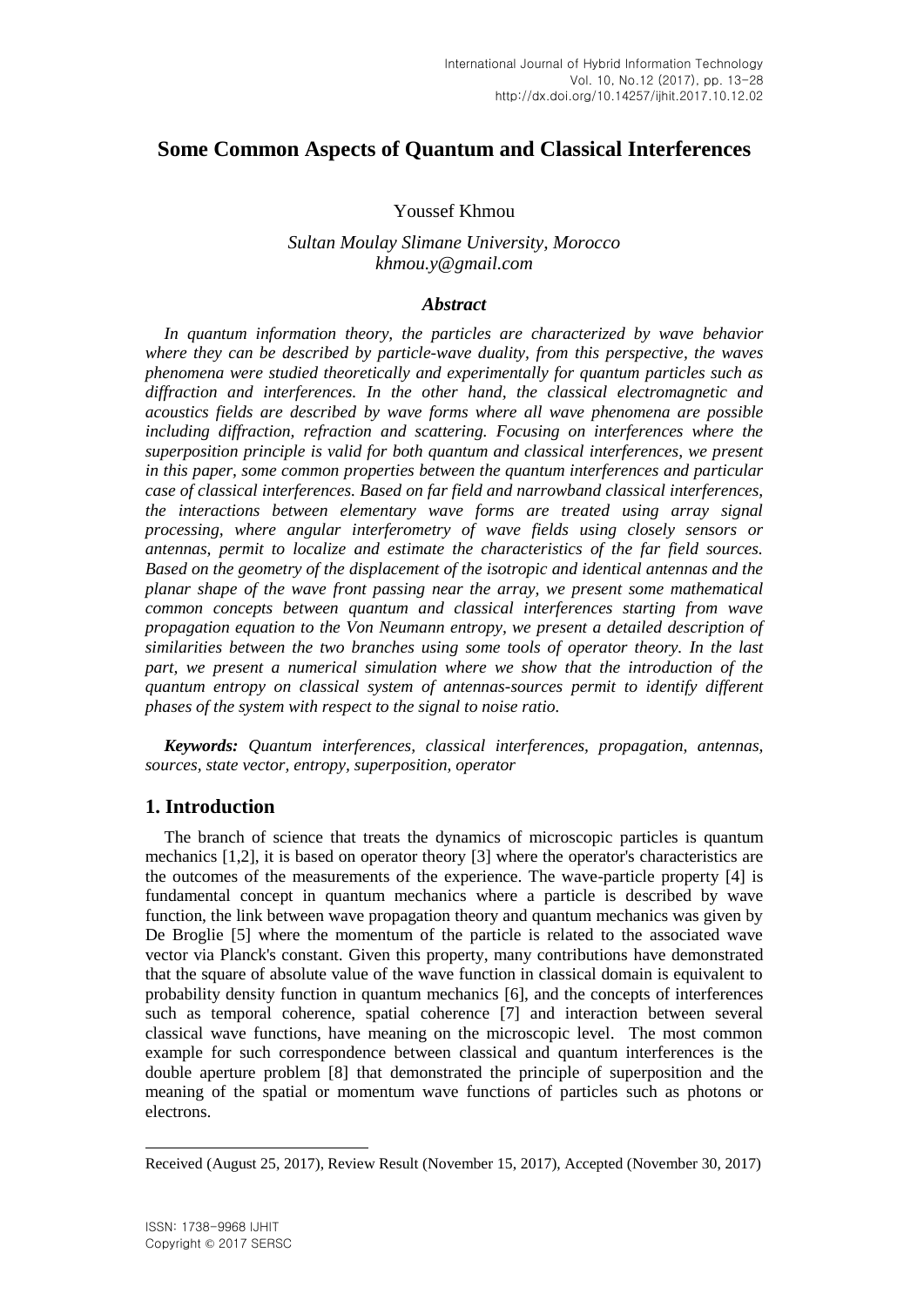In classical interferences, the dynamics of waves are studied using vector formalism based on Maxwell's equations [9] that permit to consider the different states of wave fronts such as multiple interferences and polarization [10] which can be linear, circular, elliptical or random. In quantum mechanics, the classical quantities are replaced by symmetric operators such that the eigenvalues represent the results that we obtain if we make measurements in laboratory.

The purpose of this paper is to present the common mathematical aspects of quantum and classical interferences using operator theory, we present some analogies between the two fields based on a case study of classical angular interferometer system, staring from the equation of propagation to the concept of quantum entropy, we present a common underlying mathematical formalisms.

## **2. Case study of classical interferences**

In this section, we explain the necessary conditions to describe some properties of classical interferences and the parameters we are interested in. By classical interferences, we mean the interaction of classical field, precisely electromagnetic field with measurement devices, where the variation of the field, when it passes through the device, generates an output by which interference properties are exploited to measure some characteristics of the field such as the localization of the wave front. The field is transverse mode where we focus only on the electric field *E* whose variation is perpendicular to the direction of motion, the field is generated from a source whose dimension is infinitesimal such as punctual source, a simple example is dipole antenna [11] located in position  $(x_0, y_0)$  that generates omnidirectional radiation in  $(x, y)$  plan, this means that intensity of the field in independent of the azimuth angle [11].

The study of classical interferences of the field is made in Fraunhofer region of propagation, also called far field region [12], using a collection of measurement devices such as dipole antennas placed with respect to some geometric constraints, for simplicity we consider the case of an antenna that consists of  $N$  dipoles where the consecutive distance  $d$  is uniform and equals half the wavelength  $\lambda$  of the radiation coming from the source, such configuration is called Uniform Linear Array (ULA) [11,12,13], given the length of the antenna as  $D = (N-1)d$  , the far field region is given by:

$$
r_0 \Box \frac{2D^2}{\lambda} \tag{1}
$$

Where  $r_0 = \sqrt{x_0^2 + y_0^2}$ . It is assumed that the field *E* is vertically polarized and the system source-antennas are vertically oriented so as to establish a compatibility of measurements. The radiating source can be characterized by many parameters such as the frequency spectrum, the power of radiation related to Poynting vector [14], the temporal coherence, the spatial coherence, the correlation function and the position of the source  $r_0$ . For simplicity, we consider only the azimuth angle  $\theta$  to be our parameter of interest, which is measured with respect to the normal of array of dipoles placed in the origin of Cartesian reference. Given these conditions we begin the illustration of the common properties between quantum theory and classical interferences where we present in the next section, the equation of propagation.

#### **3. Equation of Propagation**

The first tool that we need understand is the mechanism of motion which is explained via the propagation equation, the solution of such equation gives a function that can be used to study the dynamics of a wave or a particle. For both fields, the propagation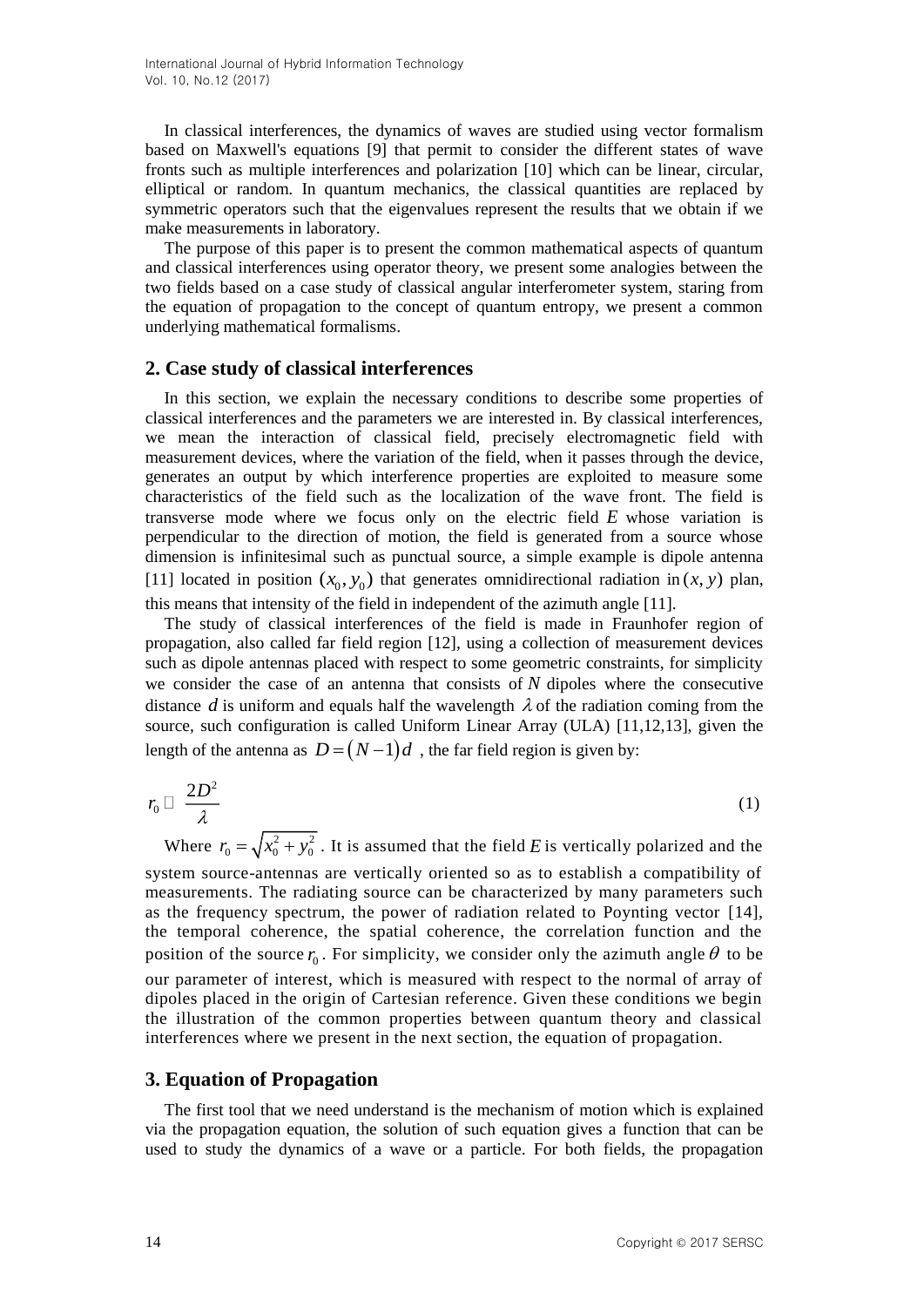equations are different however the structures of the solutions are the same. Let us begin with quantum mechanics, for simplicity we consider the one dimensional problem, the particle such as electron is described by diffusion equation known as Schrödinger's equation [15]:

$$
i\hbar \frac{\partial \Psi}{\partial t} = \frac{-\hbar^2}{2m} \frac{\partial^2 \Psi}{\partial x^2} + V(x)\Psi
$$
 (2)

Where  $i^2 = -1$ ,  $\hbar$  is the reduced Planck's constant and  $V(x)$  is the potential. To illustrate the significance of the potential, we consider the case of diffraction with an aperture of width a, the potential in this case is  $V(x) = 0$  if  $0 \le x \le a$  and  $V(x) = +\infty$ for  $x < 0$  and  $x > a$  which represents the opaque surface where a photon cannot pass through. The solution of the above equation can be written in the form:

$$
\Psi = \Psi_0 e^{j((E/\hbar)t - (p/\hbar)x)}
$$
\n(3)

Where  $\Psi_0$  is the constant amplitude, E is the associated energy to the particle, for photons the energy is  $E = h\nu$  where  $\nu$  is the central frequency with small bandwidth.  $p$ is the momentum,  $x$  the direction of the propagation and  $t$  is the time index. This solution is also the same for classical field, considering the electric part of electromagnetic wave that is vertically polarized, the derivation of the propagation equation [12] is of second order temporally and spatially:

$$
\frac{\partial^2 E}{\partial x^2} = \frac{1}{c^2} \frac{\partial^2 E}{\partial t^2}
$$
 (4)

Where  $c$  the phase speed relatively to the medium of propagation, for vacuum it is related to permittivity  $\varepsilon_0$  [9] and permeability  $\mu_0$  [9] by the relation [16]:

$$
c = \frac{1}{\sqrt{\varepsilon_0 \mu_0}}\tag{5}
$$

The solution of the equation is also written as the following:

$$
E = E_0 e^{j(2\pi\nu t - kx)}\tag{6}
$$

Where  $E_0$  is the amplitude,  $\nu$  is the central frequency of the field, and k is the wave number, in two dimensional plan, the wave vector is written as:

$$
\vec{k} = \frac{2\pi}{\lambda} (\cos(\theta)\vec{e}_x + \sin(\theta)\vec{e}_y)
$$
\n(7)

Where  $\lambda$  is the wavelength, and  $\|\bar{k}\| = 2\pi\lambda^{-1}$ . For both solutions, we made the approximation related to theirs amplitude where we considered that  $E_0$  and  $\Psi_0$  are constant, which represents the ideal monochromatic fields, in reality the mechanism of radiation either on microscopic level (atom for example) or macroscopic level (antenna for example) is with finite duration, which means that the frequency spectrum contains a bandwidth, therefore  $E_0$  and  $\Psi_0$  depend on x and t with a slow variation comparatively to the frequency  $\nu$ , this approximation is also known as Slowly Varying Envelope Approximation [17]. In terms of temporal dimension, the lower value for the uncertainty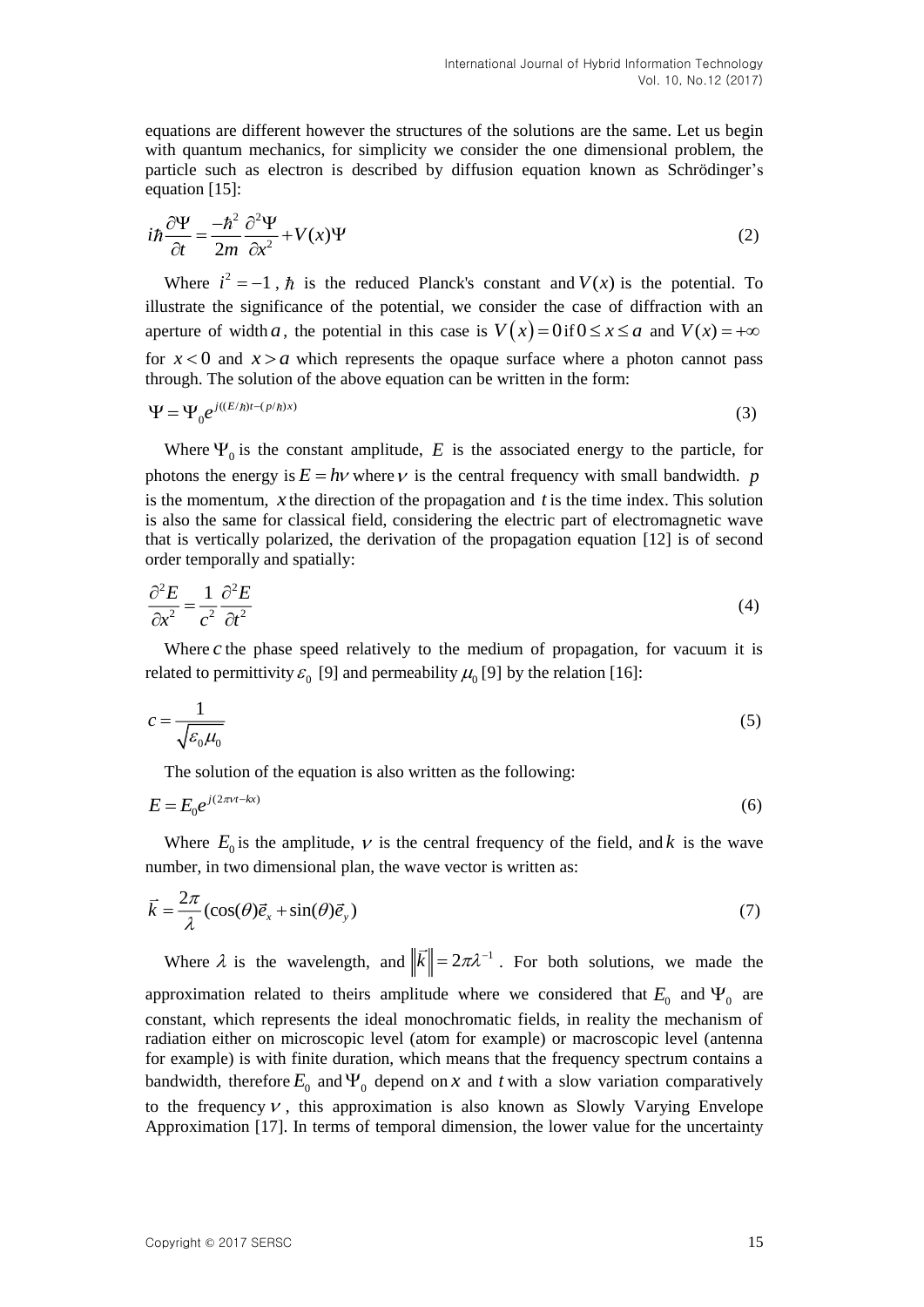of the frequency and time standard deviations denoted by  $\Delta\omega$  and  $\Delta t$  respectively is given by the relation [18]:

$$
\Delta \omega \Delta t \ge \frac{1}{2} \tag{8}
$$

The link between the two wave functions is made via De Broglie relation [5] that associates a characteristic of wave to the particle, from mathematical viewpoint, the relations of the passage from quantum to classical expression are listed as follows:

$$
\begin{cases}\n\Psi_0 \to E_0 \\
p = \hbar k \\
\frac{E}{\hbar} = 2\pi \nu\n\end{cases}
$$
\n(9)

The spatial version of the uncertainty principle using wave number and position standard deviations is  $\Delta k \Delta x \ge (1/2)$  which can be derived using one of the Heisenberg's uncertainty principles [19,20]  $\Delta p \Delta x \ge (\hbar/2)$  or  $\Delta E \Delta t \ge (\hbar/2)$  for energy and time variables. Generally, for bandwidth  $\Delta v$  the approximation of the constant envelope can be made if the following condition [21] is verified:

$$
\frac{\Delta v}{v} \Box 1 \tag{10}
$$

Where  $\Delta v = v_{max} - v_{min}$ . The solution of both equations permit to study the properties of wave and particles, for example the electron diffraction [22] can be described by the wave functions  $\Psi(x)$  or  $\Psi(p)$  that are related by Fourier transform:

$$
\Psi(p) = \frac{1}{\sqrt{2\pi\hbar}} \int_{-\infty}^{+\infty} \Psi(x) e^{-ipx/\hbar} dx
$$
\n(11)

Where the distribution of the spatial wave function indicates the repartitions of the particles on screen of observation, such that the square of the absolute value of  $\Psi(x)$  represents the probability density function with normalization condition:

$$
\int_{-\infty}^{+\infty} \Psi(x) \Psi^*(x) dx = 1 \tag{12}
$$

Where  $(.)^*$  is the conjugate operator. The equivalent of the square of the absolute value of  $\Psi(x)$ , in the classical domain is the intensity, which illustrates the physical interpretation of spatial coherence via visibility for visible light waves, the intensity [23] observed on screen in coordinate  $x$  is given by:

$$
I(x) = \frac{1}{2} \varepsilon_0 c < EE^* \rangle = \frac{\varepsilon_0 c}{2T} \int_{t - T/2}^{t + T/2} EE^* dt \tag{13}
$$

Where  $\overline{T}$  is the observation period, note that this definition is also valid for other range of frequencies. As we are interested in Radio frequency range, we study only some parameters related to angular interferometer systems [24] of radio waves where we present some common mathematical formalism between classical and quantum theories. In the next section, we present the notion of the state vector.

 $\sqrt{ }$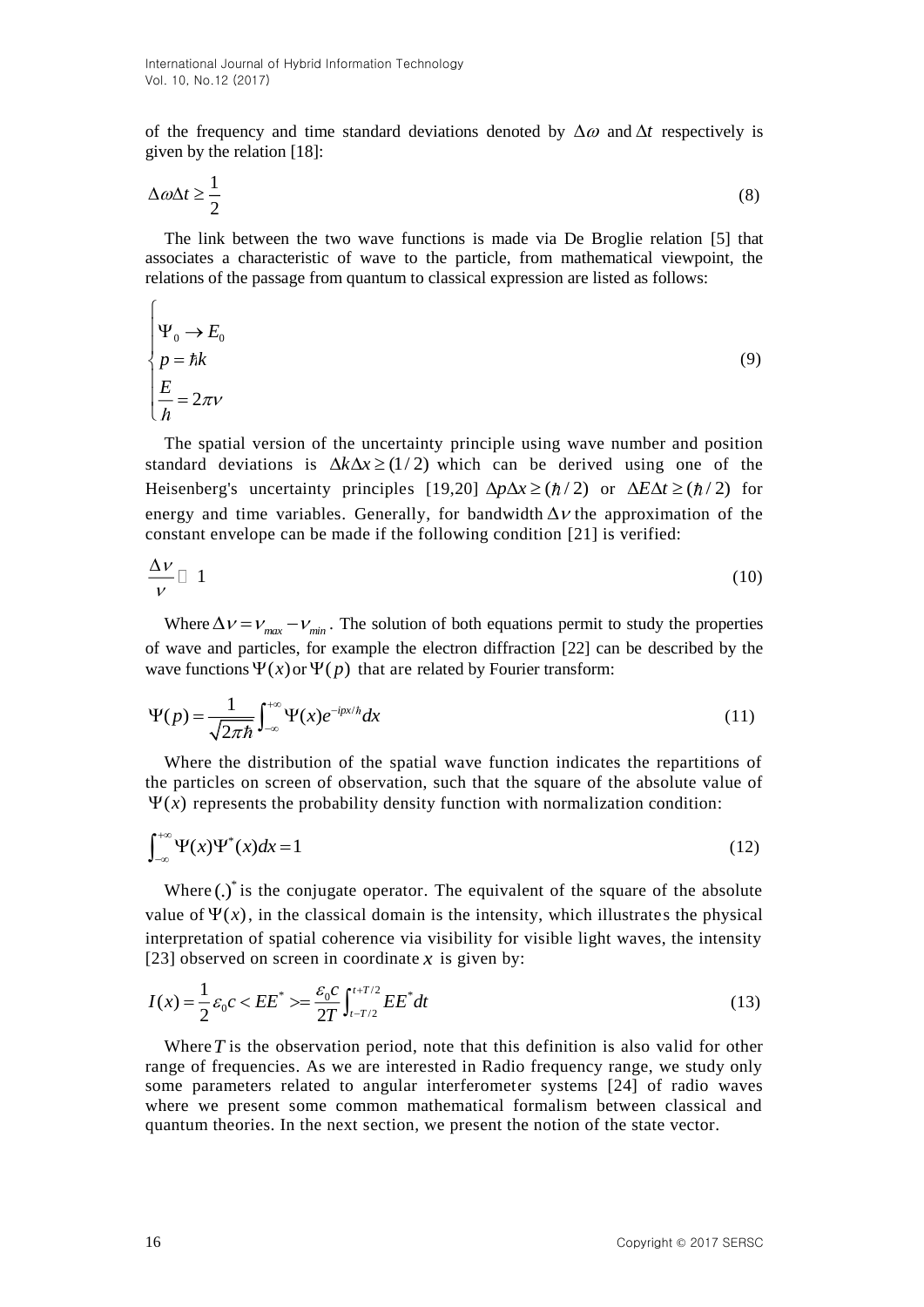### **4. State Vector**

In quantum information theory [25], the state vector given in *N* dimensional Hilbert space  $|\Psi\rangle \in C^{N \times 1}$  contains the necessary information about the studied system where different components  $\alpha$ <sub>i</sub> represent the coefficients of the different states of the system:

$$
|\Psi\rangle = \sum_{i=1}^{N} \alpha_i |u_i\rangle \tag{14}
$$

Where the vectors  $\{|u_i\rangle\}$  form an orthonormal base that is described by the following property:

$$
\langle u_i | u_j \rangle = \sum_{k=1}^{N} u_{k,i}^* u_{k,j} = \delta_{ij} \tag{15}
$$

Such that  $\delta_{ij}$  is the Kronecker symbol  $\delta_{ij} = 1$  if  $i = j$  and 0 otherwise, the state vector is normalized via the condition:

$$
\sum_{i=1}^{N} |\alpha_i|^2 = 1
$$
 (16)

This notion of state vector is also valid for particular case of classical interferences, given a group of antennas clustered as an uniform linear array [11,12,13] where the antennas are identical and isotropic, a planar wave field passing through the array induces a voltage at each antenna with progressive phase, for better illustration we present in Figure 1 different orientations of the planar wave field coming from far field punctual source.



### **Figure 1. An Array of Sensors and Four Different Orientations of Planar Wave Front**

For simplicity, we consider that the signal at the first sensor is denoted by  $s_1(t)$ . Using narrowband condition [11,21], the signal at second sensor is that of the first sensor with phase delay  $s_2(t) = s_1(t)e^{-j\phi}$ . Using simple geometrical relation, the phase difference is related to the angle of incidence of the wave field as  $\phi = kd \sin(\theta)$  where d is the uniform distance between sensors and  $\theta$  is the angle of incidence of the field relatively to the normal axis of the array, following the same expression for the different sensors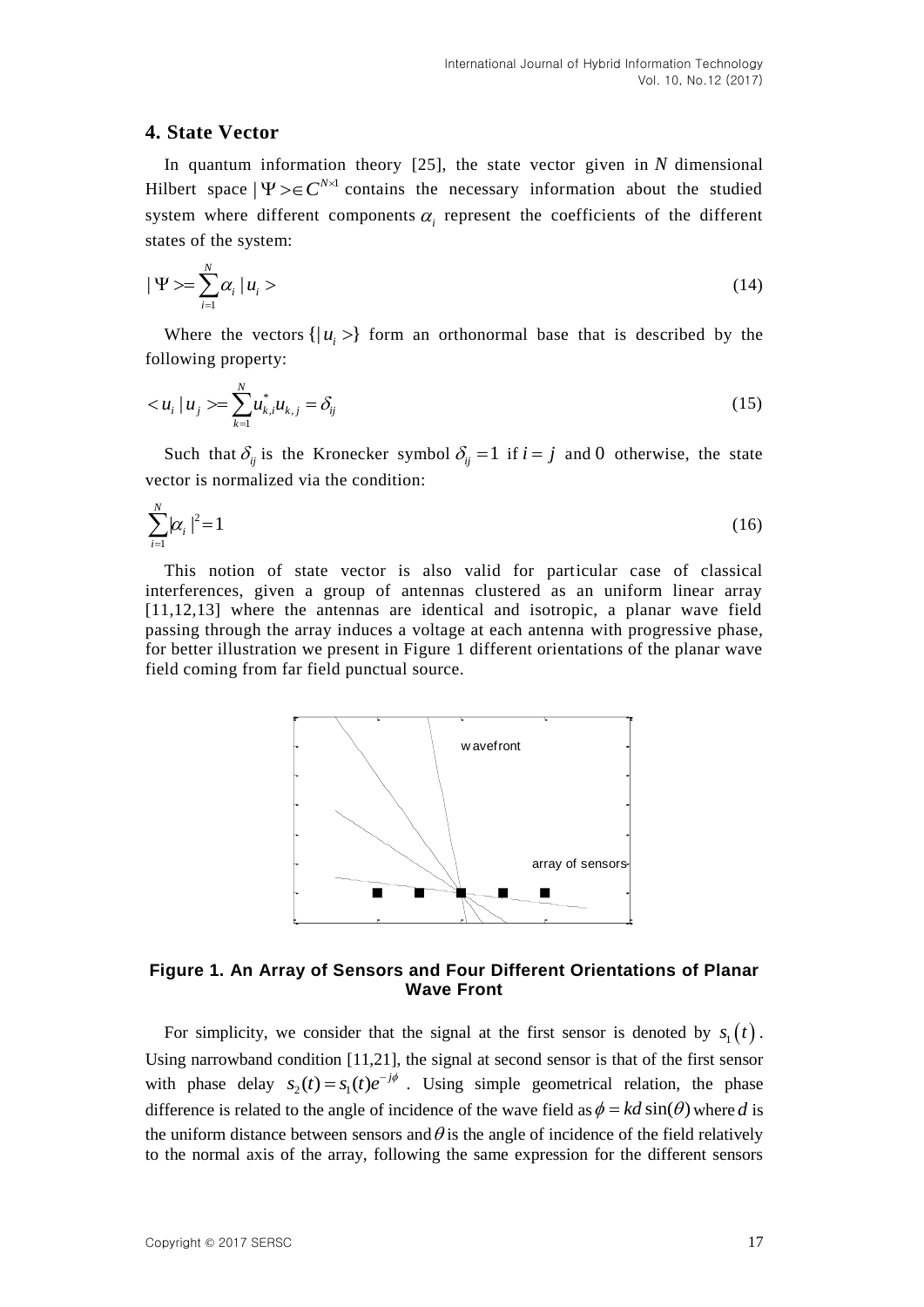, we obtain a vector of the phase delay  $a \in C^{N \times 1}$  that depends on the geometry of the array [12], it is written as:

$$
a(\theta) = \begin{pmatrix} 1 \\ e^{-jkd\sin(\theta)} \\ \vdots \\ e^{-jkd(N-1)\sin(\theta)} \end{pmatrix}
$$
 (17)

 $a(\theta)$  is equivalent of the state vector in quantum information theory, in this case, the knowledge of the angle of incidence is sufficient to construct  $a(\theta)$ . Indeed, given a superposition of  $P$  wave fields, the generated signals from the array with  $K$  samples is complex matrix  $X(t) \in C^{N \times K}$  where the  $m^{th}$  element is written as [11]:

$$
x_m(t) = \sum_{g=1}^{P} s_g(t)e^{-jkd(m-1)\sin(\theta_g)} + n_m(t)
$$
\n(18)

Where the system is defined by the set  $[\theta_1, ..., \theta_p]$ ,  $n_m(t)$  is a model of the additive perturbing noise [11] generated by internal factors such as thermal noise and external factors such as interferences from secondary sources.  $n_m(t)$  is described by complex zero mean random process. In matrix form the signals are written as:

$$
X(t) = AS(t) + n(t)
$$
\n(19)

5(*t*), we obtain a vector of the phase delay *o*  $e^{-C\omega t}$  that depends on the geometry of the<br>
urrey [12], it is written as:<br>  $d(\theta)$  is equivalent of the state vector in quantum information theory, in this case, the<br> Where  $A \in C^{N \times P}$  is called steering matrix [12] of the array,  $S(t) \in C^{P \times K}$  is the matrix of the envelopes of sources and  $n(t) \in C^{N \times K}$  is complex random matrix with no correlation between rows and columns. The steering matrix is given as  $A = [a_1, ..., a_p]$  where each column represents a steering vector that describes the angular state of the incident wave front:

$$
A = \begin{pmatrix} 1 & 1 & \dots & 1 \\ e^{-jkd\sin(\theta_1)} & e^{-jkd\sin(\theta_2)} & \dots & e^{-jkd\sin(\theta_p)} \\ \vdots & \vdots & \vdots & \vdots & \vdots \\ e^{-jkd(N-1)\sin(\theta_1)} & e^{-jkd(N-1)\sin(\theta_2)} & \dots & e^{-jkd(N-1)\sin(\theta_p)} \end{pmatrix}
$$
(20)

The radiating source is classified by its statistical and angular parameters such as azimuth and elevation angles, using the data generated by the array of antennas, the importance of the state vector  $a(\theta)$  resides in the angular scan where the peak of the spectrum indicates an estimate of the angle of incidence of the field. The second order statistic of data  $X(t)$  [11,12] is given by the relation:

$$
\Gamma = \langle XX^+ \rangle = A \langle SS^+ \rangle A^+ + \sigma^2 I_N \tag{21}
$$

Where  $\langle SS^+ \rangle$  is the correlation between the envelopes of the sources,  $\sigma^2$  is the noise power and  $I_N$  is the identity matrix. Given the case where the P waveforms sources are not correlated but may have different levels of power, the correlation matrix is written as: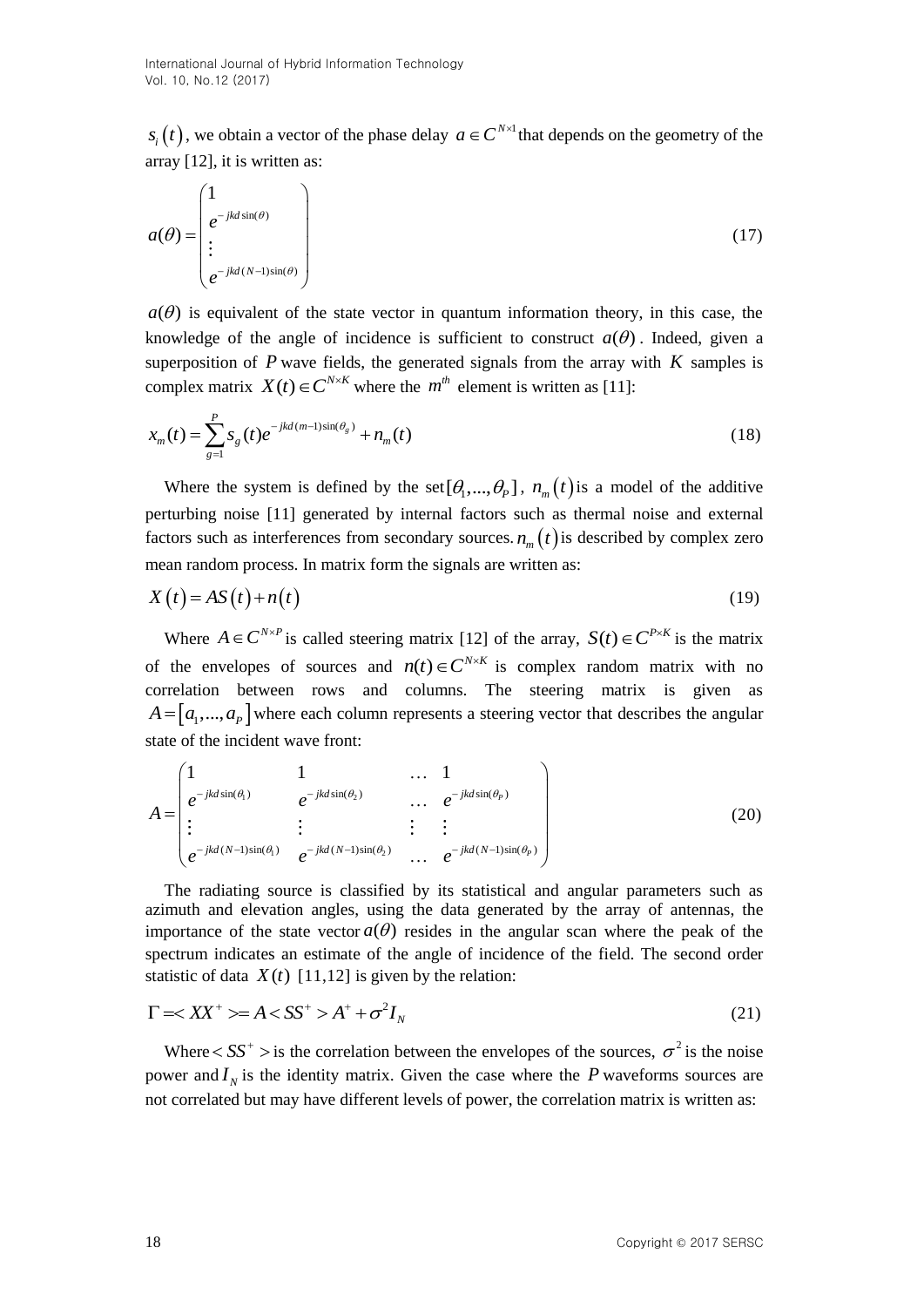$$
\langle S S^+ \rangle = \begin{pmatrix} \sigma_1^2 & 0 & \dots & 0 \\ 0 & \sigma_2^2 & \dots & 0 \\ \vdots & \vdots & \ddots & \vdots \\ 0 & 0 & \dots & \sigma_p^2 \end{pmatrix}
$$
 (22)

Digital processing of data  $(X, \Gamma)$  with angular region  $\Omega = [\theta_{min}, \theta_{max}]$  gives a spectrum  $f(\theta)$  where using as example the beam forming method, for each value of angle  $\theta \in \Omega$ , an electronic steering vector  $a(\theta)$  is generated and the spectrum is computed by the relation:

$$
f(\theta) = \frac{1}{N^2} a^+(\theta) \Gamma a(\theta)
$$
 (23)

Thus, whenever the tested angle if the true angle of incidence of the field,  $f(\theta)$  has peak which enables the identification of the angular parameters of the sources. Note that the spectrum given above is of low resolution, which means that two sources with angular difference  $|\theta_i - \theta_j|$  less than Rayleigh angular resolution limit of the array [14] which is approximately given by  $\theta_R = \lambda / (N-1)d$ , the spectrum cannot separate the peaks, therefore other methods called high resolution techniques [11,12] enable this process. Based on this comparison, we remark the importance of the state vector in quantum and classical fields where the vector contains necessary information of the parameters of the system, where in classical field, the system consists of a configuration of antennassources. Given the second order statistic of data, we present in the next section some common properties between the covariance matrix in terms of eigenvalues and the Hamiltonian operator in quantum mechanics.

#### **5. Hermitian Operator**

The harmonic oscillator model is used in quantum mechanics to obtain the solution of the eigenvalue problems, in one dimensional system, the Hamiltonian is given [23] by:

$$
H = \frac{p^2}{2m} + \frac{1}{2}m\omega^2 x^2
$$
 (24)

*m* is the mass of the particle and  $\omega = 2\pi v$  is the angular frequency, *x* is the position and  $p = -i\hbar \partial / \partial x$  is the momentum where the two variables verify the relation:

$$
[x, p] = xp - px = i\hbar
$$
\n<sup>(25)</sup>

The quantization of the harmonic oscillator consists of transforming the variables of the Hamiltonian into operators, let us consider the ladder-operators:

$$
\begin{cases}\n a = \sqrt{\frac{m\omega}{2\hbar}} \left( x + \frac{ip}{m\omega} \right) \\
 a^+ = \sqrt{\frac{m\omega}{2\hbar}} \left( x - \frac{ip}{m\omega} \right)\n\end{cases} (26)
$$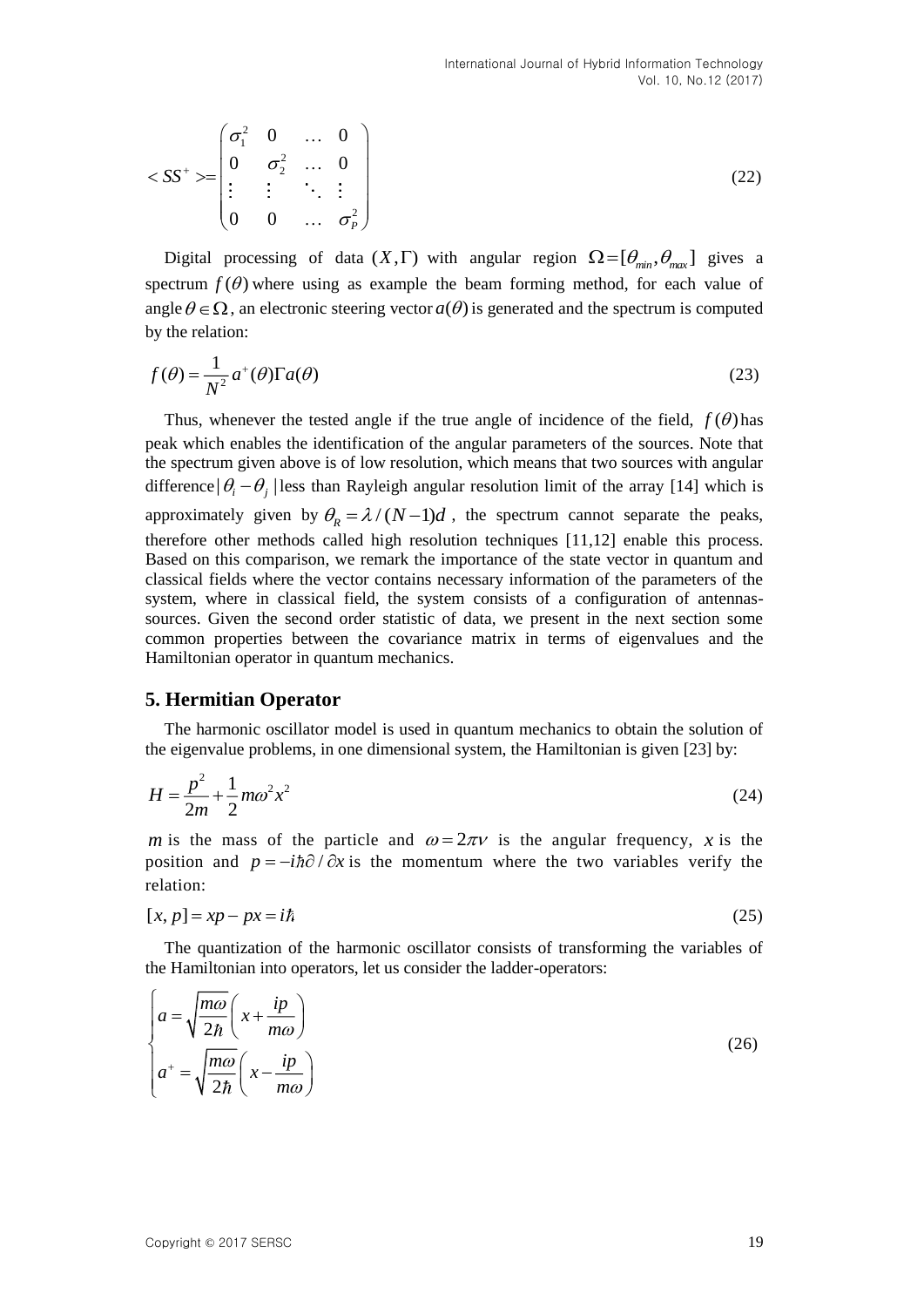International Journal of Hybrid Information Technology Vol. 10, No.12 (2017)

is called annihilation operator and its transpose-conjugate  $a^+$  is called creation operator. Using the expression of the momentum p, the operators verify the following commutation relation:

$$
[a, a+] = 1 \tag{27}
$$

The Hamiltonian can be rewritten using the creation and annihilation operators as:

$$
H = \hbar \omega \left( a^+ a + \frac{1}{2} \right) \tag{28}
$$

The eigenvalue problem is described by the equation  $H | u_n \rangle = E_n | u_n \rangle$  with eigenvector  $|u_n\rangle$  and eigenvalue  $E_n$  given in general form by:

$$
E_n = (n + \frac{1}{2})\hbar\omega
$$
\n(29)

*Ets* called manimalino forcation and its massposs-conjugate at leasting characteristics of the signal control and the signal characteristics  $H = \hbar \omega_0 t^2$  (13)<br>
The eigenvalue problem is described by the equation of Fig The minimum value of the energy level is  $E_0 = (1/2) \hbar \omega$ , and all the eigenvalues are real and positive such that *H* is hermitian operator  $H^+ = H$ . Similarly, the covariance matrix is hermitian operator  $\Gamma^+ = \Gamma$  [9,13] with positive and real eigenvalues. The mean value of the operator H in state  $|\Psi\rangle$  given by  $\langle \Psi | H | \Psi \rangle$  is equivalent to the spectrum of the beamforming [11,12] in antenna processing given in equation (23) by  $\lt a | \Gamma | a$  > with proportional constant  $(1/N^2)$ . Given P sources, in the absence of noise  $n(t)$ , the spectrum of the covariance matrix is given by [11]:

$$
\sigma_{\Gamma} = [\lambda_1, \dots, \lambda_p, 0_{1 \times N - P}] \tag{30}
$$

The minimum eigenvalue is degenerate  $N-P$  times, in the presence of noise, the general structure of the spectrum is given by [12]:

$$
\sigma_{\Gamma} = [\lambda_1 \geq \ldots \geq \lambda_p > \lambda_{p+1} \sqcup \ldots \sqcup \lambda_N = \sigma^2]
$$
\n(31)

The spectral decomposition of the covariance matrix can be divided into two subspaces called noise and signal subspaces, the first set corresponds to the first  $P$  largest eigenvalues and the noise subspace corresponds to the smallest eigenvalues  $[\lambda_{p+1},...,\lambda_N]$ , the spectral decomposition of the covariance matrix is given by [11]:

$$
\Gamma = \sum_{i=1}^{N} \lambda_i \left| u_i \right| < u_i \tag{32}
$$

The signal subspace is formed by the set of the first P eigenvectors:

$$
U_s = [ |u_1 \rangle, ..., |u_p \rangle ] \tag{33}
$$

And the noise subspace is formed by the set of the  $N-P$  remaining eigenvectors:

$$
U_n = [ |u_{p+1} \rangle, ..., |u_N \rangle ] \tag{34}
$$

The concept of projectors in quantum mechanics can be applied in this case of classical interferences by defining the projectors into the noise and signal subspaces using the following projector operators: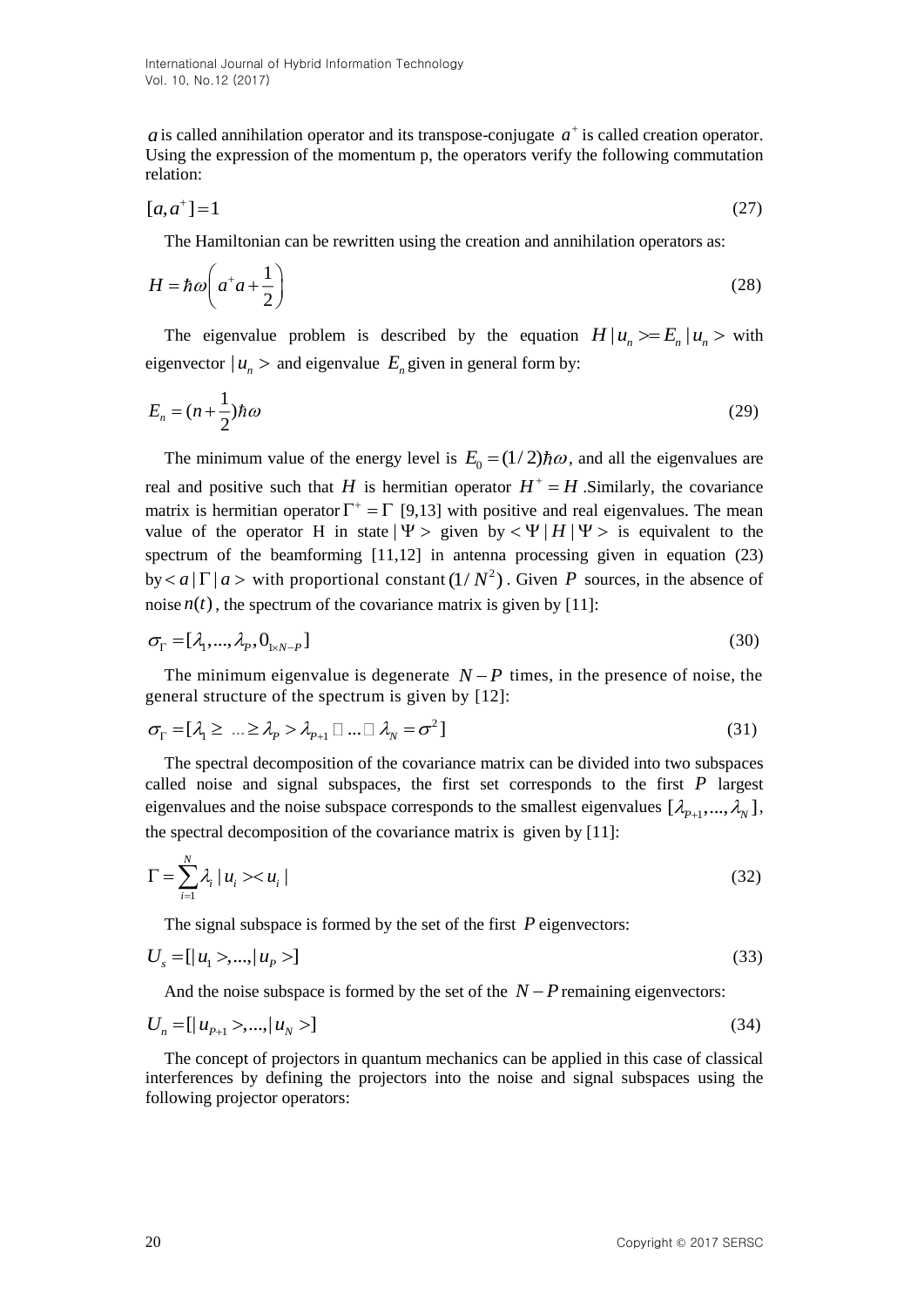$$
\begin{cases}\nP_n = U_n U_n^+ \\
P_s = U_s U_s^+\n\end{cases} \tag{35}
$$

$$
\begin{cases}\nP_s P_n = 0_{N \times N} \\
P_s + P_n = I_N \\
(P_n + P_s)^m = \sum_{k=0}^m C_m^k P_n^k P_s^{m-k} = P_s^m + \sum_{k=1}^{m-1} C_m^k P_n^k P_s^{m-k} + P_n^m = I_N \\
Tr(P_s) = P \\
\|P_s\|_F = \sqrt{P} \\
Tr(P_n) = N - P \\
\|P_n\|_F = \sqrt{N - P}\n\end{cases} \tag{36}
$$

$$
||A||_F = \sqrt{\sum_{i=1}^{N} \sum_{j=1}^{P} |A_{ij}|^2} = \sqrt{Tr(A^*A)} = \sqrt{NP}
$$
\n(37)

$$
\{|a(\theta_1)>,...,|a(\theta_p)>\}\perp\{|u_{p+1}>,...,|u_N>\}\tag{38}
$$

**Table 1. Different Concepts of Particular Case in Quantum Interferences and their Corresponding Parameters in Classical Domain**

| $\begin{cases} \begin{array}{c} n \\ P_{\rm s} = U_{\rm s} U_{\rm s} \end{array} \end{cases}$ |                                                                                                                                                                                                                                                                                                            | (35)                                                           |
|-----------------------------------------------------------------------------------------------|------------------------------------------------------------------------------------------------------------------------------------------------------------------------------------------------------------------------------------------------------------------------------------------------------------|----------------------------------------------------------------|
|                                                                                               | Based on the relation $\sum_{i=1}^{N}  u_i\rangle \langle u_i  = I_N$ where the eigenvectors are orthonormal and                                                                                                                                                                                           |                                                                |
| properties of the two projectors:                                                             | form the matrix U which is unitary [11] $U^+ = U^{-1}$ , we derive the following                                                                                                                                                                                                                           |                                                                |
| $P_s P_n = 0_{N \times N}$<br>$P_s + P_n = I_N$                                               |                                                                                                                                                                                                                                                                                                            |                                                                |
|                                                                                               | $\left  (P_n + P_s)^m = \sum_{k=0}^m C_m^k P_n^k P_s^{m-k} = P_s^m + \sum_{k=1}^{m-1} C_m^k P_n^k P_s^{m-k} + P_n^m = I_N \right $                                                                                                                                                                         |                                                                |
| $\overline{\int Tr(P_{s})} = P$                                                               |                                                                                                                                                                                                                                                                                                            | (36)                                                           |
| $\left\ P_s\right\ _F = \sqrt{P}$                                                             |                                                                                                                                                                                                                                                                                                            |                                                                |
| $Tr(P_n) = N - P$                                                                             |                                                                                                                                                                                                                                                                                                            |                                                                |
| $\left\ P_n\right\ _F = \sqrt{N-P}$                                                           |                                                                                                                                                                                                                                                                                                            |                                                                |
| Frobenius norm is calculated by the equation:                                                 | The operator $\ \cdot\ _F$ denotes the Frobenius norm, for steering matrix $A \in C^{N \times P}$ , the                                                                                                                                                                                                    |                                                                |
| $  A  _F = \sqrt{\sum_{i=1}^{N} \sum_{i=1}^{P}  A_{ij} ^2} = \sqrt{Tr(A^*A)} = \sqrt{NP}$     |                                                                                                                                                                                                                                                                                                            | (37)                                                           |
|                                                                                               | The orthogonal property between the sets of signal and noise subspaces allows to<br>identify the angles of incidence [11,12,13] of the wave front and extract other<br>properties of sources such as the powers of radiation and the shapes of the<br>waveforms, the orthogonal property is given as [11]: |                                                                |
| ${   a(\theta_1) >,,   a(\theta_p) > } \perp {   u_{p_{+1}} >,,   u_{N} > }$                  |                                                                                                                                                                                                                                                                                                            | (38)                                                           |
|                                                                                               | To put the ensemble of discussed similarities and concepts in summarized form,<br>we present in table.1 the different components of quantum information system and<br>their corresponding equivalent concepts of classical interferences.                                                                  |                                                                |
|                                                                                               | Table 1. Different Concepts of Particular Case in Quantum Interferences<br>and their Corresponding Parameters in Classical Domain                                                                                                                                                                          |                                                                |
| <b>Variable</b>                                                                               | <b>Quantum interferences</b>                                                                                                                                                                                                                                                                               | <b>Classical interferences</b>                                 |
| <b>States</b><br><b>Dynamical Equation</b>                                                    | Number of states $N$                                                                                                                                                                                                                                                                                       | Number of sensors $N$                                          |
|                                                                                               | $i\hbar \frac{\partial \Psi}{\partial t} = \frac{-\hbar^2}{2m} \frac{\partial^2 \Psi}{\partial x^2} + V(x)\Psi \left  \frac{\partial^2 E}{\partial x^2} = \frac{1}{c^2} \frac{\partial^2 E}{\partial t^2} \right $                                                                                         |                                                                |
| Waveform                                                                                      | $\Psi = \Psi_0 e^{j((E/\hbar)t - (p/\hbar)x)}$                                                                                                                                                                                                                                                             | $E = E_0 e^{j(2\pi vt - kx)}$                                  |
| Wave number                                                                                   |                                                                                                                                                                                                                                                                                                            |                                                                |
| Uncertainty principle I                                                                       | $k = \frac{p}{\hbar}$<br>$\Delta p \Delta x \geq \frac{\hbar}{2}$                                                                                                                                                                                                                                          | $k = \frac{2\pi}{\lambda}$ $\Delta k \Delta x \ge \frac{1}{2}$ |
| Copyright © 2017 SERSC                                                                        |                                                                                                                                                                                                                                                                                                            | 21                                                             |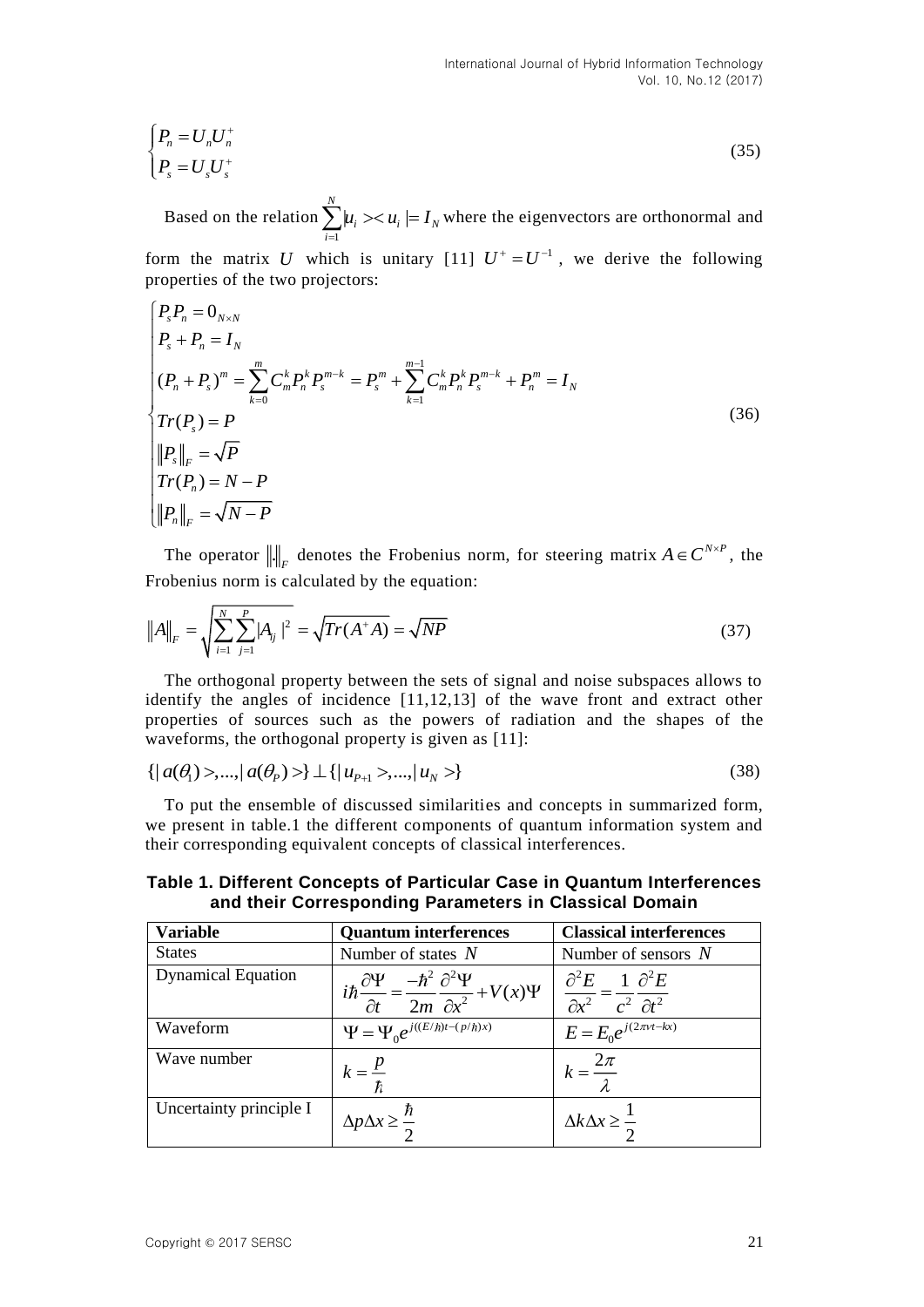International Journal of Hybrid Information Technology Vol. 10, No.12 (2017)

| Uncertainty principle II | $\Delta E \Delta t \geq \frac{\hbar}{2}$   | $\Delta \omega \Delta t \geq \frac{1}{2}$        |
|--------------------------|--------------------------------------------|--------------------------------------------------|
| Linear superposition     | $\Psi = \sum \Psi_i$                       | $E = \sum E_i$                                   |
| Principal operator       | $H = T + V$                                | $\Gamma = A < S S^+ > A^+ + \sigma^2 I_N$        |
| Hermitian operator       | $H^+ = H$                                  | $\Gamma^* = \Gamma$                              |
| Eigenvalue equation      | $H u_n\rangle = E_n u_n\rangle$            | $\Gamma   u_i \rangle = \lambda_i   u_i \rangle$ |
| Minimum eigenvalue       | $E_0 = (1/2)\hbar\omega$                   | $\lambda_{\min} = \sigma^2$                      |
| Orthonormal base         | $\sum_{n} \mu_{n} > u_{n} = I_{N}$         | $\sum_{i} \mu_{i} >< u_{i} \models I_{N}$        |
| State vector             | $ \Psi\rangle$                             | $ a(\theta)>$                                    |
| Vector norm              | $\ \Psi\ _{r}=1$                           | $\ a(\theta)>\ _{E}=\sqrt{N}$                    |
| Expectation value        | $< \Psi   H   \Psi$                        | $$                                               |
| Density operator         | $\rho = \sum p_i  u_i\rangle \langle u_i $ | $\rho = \frac{1}{Tr(\Gamma)}$                    |

**Remark:** In the expression of the Hamiltonian, the operators T and V refer to the kinetic and potential energies respectively and the expression of the covariance matrix is combination of signal operator  $A < SS^+ > A^+$  and noise operator  $\sigma^2 I_N$ . The density operator given in the last line will be explicated in the next section.

Let us now identity the possible configurations of the system composed of antennas and sources, with respect to the number of the sources and the absence and presence of noise. By excluding the cases of correlation between different sources  $[11] < s_i(t)s_j^*(t)$ , the spatial correlation between noise waveforms for N channels  $\langle n_i(t) n_j^*(t) \rangle$  [11,13] and the correlation between the sources and noise  $\langle s_i(t) n_j^*(t) \rangle$  [13], we consider the following properties :

$$
\begin{cases}\n< n_i(t)n_i^*(t+\tau) >= \sigma^2 \delta(\tau) \\
< n_i(t)n_j^*(t) >= \sigma^2 \delta_{ij} \\
< s_i(t)n_j^*(t) >= 0 \\
< n(t)n^*(t) >= \sigma^2 I_N\n\end{cases} \tag{39}
$$

we can identify the following cases where the above three statistical measures are uncorrelated:

- *N* antennas and *P* sources where  $1 < P < N$  in the presence of noise, this is the usual case where the performances of the high resolution techniques [11] are evaluated with respect to the noise level that can be expressed in terms of signal to noise ratio defined by  $SNR_i = 10 \log_{10}(\sigma_i^2 / \sigma^2)$  for the *i*<sup>th</sup> source.
- *N* antennas and *P* sources where  $1 < P < N$  and the absence noise  $n(t) = 0_{N \times K}$ , this case can be realized in the laboratory using absorbing boundaries where the interferences are absent, this case corresponds to  $SNR \rightarrow +\infty$ . However, in real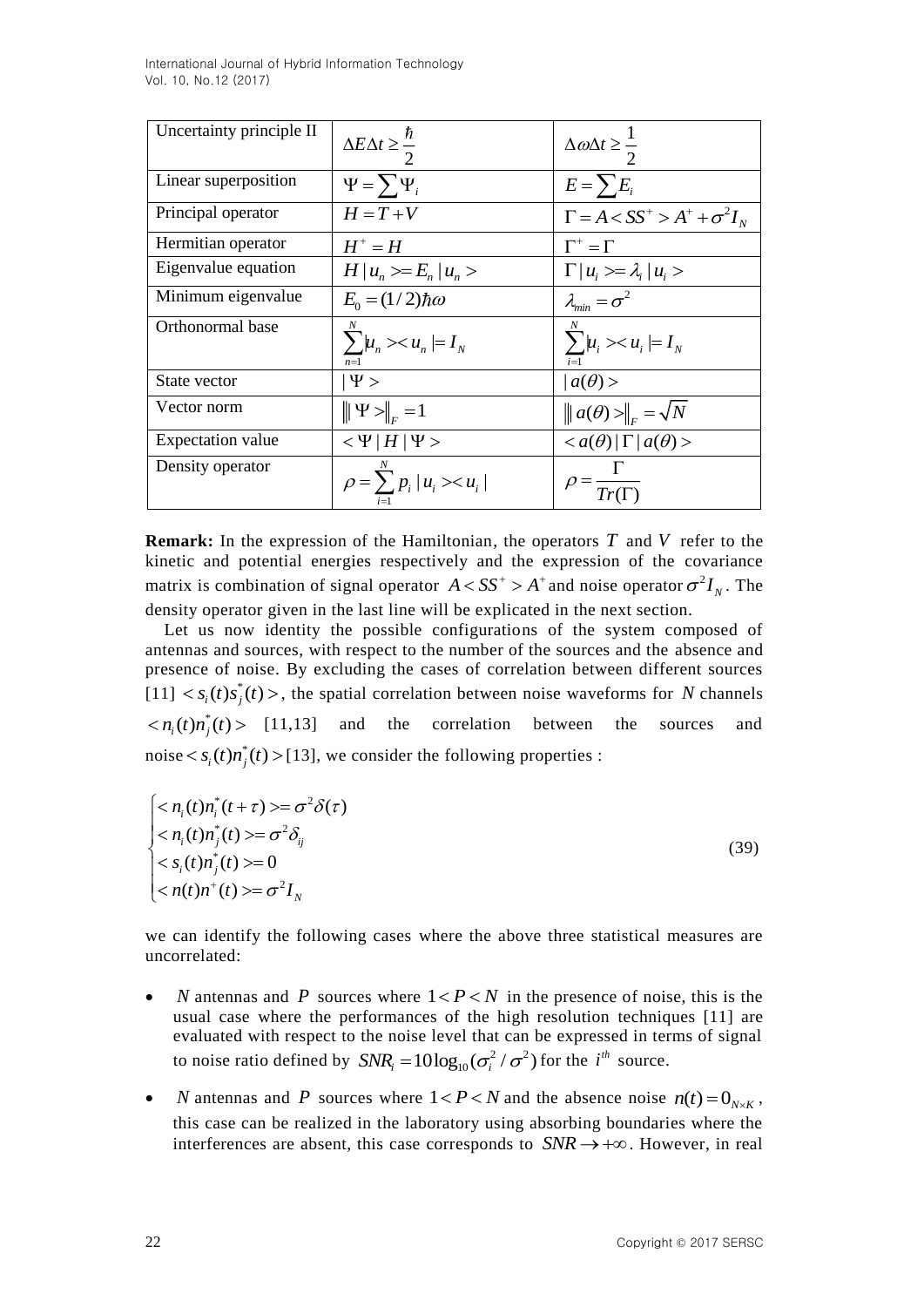experiments the perturbing noise is always present even in the absence of primary radiating sources.

- *N* antennas and single source  $P = 1$ , in the presence of noise, the spectrum of the covariance matrix contains one largest eigenvalue and the  $N-1$  remaining eigenvalues correspond to the noise power  $\sigma^2$ .
- *N* antennas and single source P=1, in the absence of noise  $n(t) = 0_{N \times K}$ , this case can be realized in anechoic chamber where the single non zero eigenvalue equals  $N\sigma_1^2$  as we will see in the next section.
- *N* antennas and absence of sources  $P=0$ , this case is useful to make measurements of the ambient noise and estimate the noise power  $\sigma^2$ , this parameter can be useful for certain high resolution techniques for angle of arrival estimation where the angular spectrum is based on an operator constructed using a threshold  $\lambda_c$  between signal and noise eigenvalues, this operator is given by the equation:

$$
H = \lim_{m \to +\infty} \left( \left( \frac{\Gamma}{\lambda_c} \right)^m + I_N \right)^{-1} \tag{40}
$$

where the threshold parameter of the eigenvalues  $\lambda_c$  is in the range:

$$
\lambda_c \in ]\lambda_{p+1}, \lambda_p[ \tag{41}
$$

Note that the case where the number of radiating sources is higher than the number of antennas  $P \geq N$  is not discussed in this paper as well as the case of  $(N, P=0, \sigma^2=0)$ . As summary of the mentioned cases, we present in Table 2 the configurations and the corresponding values of the spectrum of  $\Gamma$ .

Table 2. Different Configurations of antennas-sources  $(N, P, \sigma^2)$  and their Corresponding Spectra of the Covariance Matrix  $\Gamma = <\!\!XX^+>$ 

| <b>Configuration of antennas-sources</b> | Spectrum of covariance matrix $\Gamma$                                                   |
|------------------------------------------|------------------------------------------------------------------------------------------|
| $(N, 1 < P < N, \sigma^2)$               | $[\lambda_1 \geq  \geq \lambda_p > \lambda_{p+1} \square  \square \lambda_N = \sigma^2]$ |
| $(N, 1 < P < N, \sigma^2 = 0)$           | $[\lambda_1, , \lambda_p, 0_{1 \times N-p}]$                                             |
| $(N, P=1, \sigma^2)$                     | $[\lambda_1 > \lambda_2 \square  \square \lambda_N = \sigma^2]$                          |
| $(N, P=1, \sigma^2=0)$                   | $[\lambda_1 > \lambda_2 =  = \lambda_N = 0]$                                             |
| $(N, P=0, \sigma^2)$                     | $[\lambda_1 \square \lambda_2 \square  \square \lambda_N = \sigma^2]$                    |

Given the different possible configurations, we remark that each case can be characterized in terms of the spectrum of the covariance matrix, similarly to the notion of mixed and pure states [23] in quantum information theory, we can implement some quantum tools to identify the pure and mixed states in classical interferences, precisely the quantum entropy which will be the subject of the next section.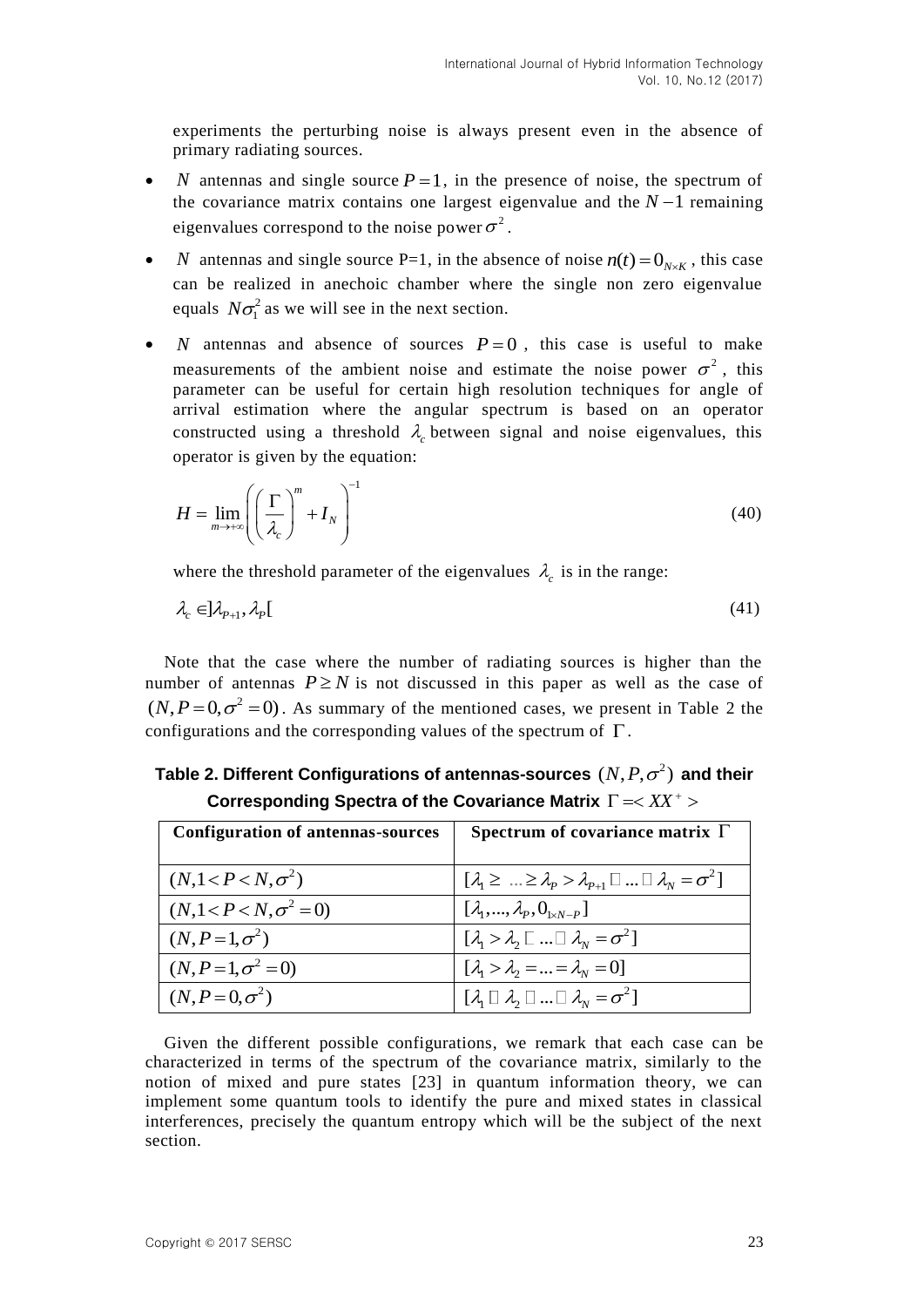## **6. Von Neumann Entropy**

In quantum information theory, the state of the system is described by state vector  $|\Psi_i\rangle$  say for example the polarization state of photons, when the system is in mixed state, the ensemble of  $N$  states can be represented using the density operator [23] where each state is given with probability  $p_i$  as:

$$
\rho = \sum_{i=1}^{N} p_i \left| \Psi_i \right| \times \Psi_i \left| \right| \tag{42}
$$

With normalization condition 1 1 *N*  $\sum p_i = 1$ . One way to characterize the system is by the *i*

Von Neumann entropy which is a generalization of the classical entropy in information theory, it is given by the equation:

$$
h(\rho) = -\sum_{i=1}^{N} p_i ln(p_i) = -Tr(\rho ln(\rho))
$$
\n(43)

If the system is in pure state then the entropy equals zero where the density operator verifies  $\rho^n = \rho$ . In mixed state case,  $h(\rho)$  is always positive and reaches maximal value  $ln(N)$  if the system is in totally mixed state. An example of the operator that corresponds to the maximal value of the entropy is  $\rho = (1/N)I_N$ . Among the properties of the quantum entropy is the invariance under unitary transformation, for example given a unitary operator  $Q \in C^{N \times N}$  where it verifies the property  $Q^+ = Q^{-1}$ , the entropy is invariant  $h(Q \rho Q^+) = h(\rho)$ . Because  $h(\rho)$  depends only on the eigenvalues, further calculation shows that:

$$
Q\rho Q^+ = Q \sum_{i=1}^N p_i \mid u_i \gg u_i \mid Q^+ = \sum_{i=1}^N p_i \mid v_i \gg v_i \mid
$$
\n(44)

$$
\{ |v_i\rangle = Q |u_i\rangle \} \text{ is an orthonormal basis } \sum_{i=1}^N |v_i\rangle \langle v_i| = Q \sum_{i=1}^N u_i \rangle \langle u_i | Q^+ = I_N. \text{ Note}
$$

that the entropy is calculated using the convention  $0 \ln(0) = 0$ . The entropy function can indeed be used to identify the pure state in classical interferences, precisely a configuration of antennas-sources where the Von Neumann entropy is zero. From the previously cited configurations, we already remark that the case of single source in the absence of noise  $(N, P=1, \sigma^2=0)$  can be considered as pure state, let us first explicit the structure of the covariance matrix, given single source the steering matrix becomes vector  $|a(\theta) \rangle$ , with angle of incidence  $\theta$ , that verifies the property:

$$
\langle a(\theta) | a(\theta) \rangle = \sum_{g=1}^{N} e^{-jkd(g-1)\sin(\theta)} e^{jkd(g-1)\sin(\theta)} = N \tag{45}
$$

Where the envelope of the sources has power  $\langle s_1 s_1^* \rangle = \sigma_1^2$  $\langle s_1 s_1^* \rangle = \sigma_1^2$ . The covariance matrix in the absence of noise  $n(t) = 0_{N \times K}$  is calculated as:

$$
\Gamma = \sigma_1^2 |a(\theta) \times a(\theta)| \tag{46}
$$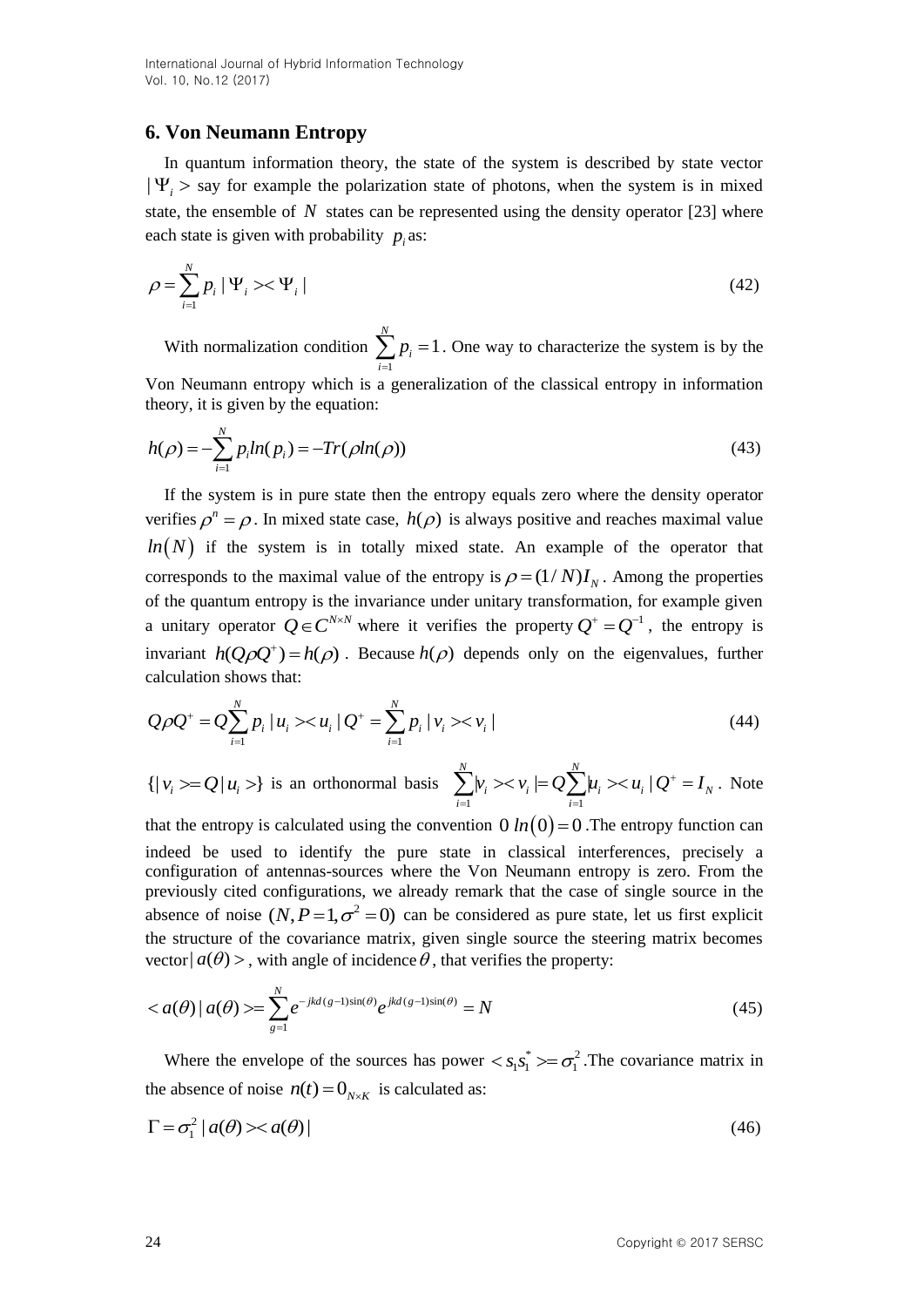Which is dyadic operator, in fact an operator X that equals a product  $|x\rangle \langle x|$  has one non zero eigenvalue whose magnitude is  $\lambda_1 = x | x >$ , therefore the single non zero eigenvalue of the covariance matrix is  $\lambda_1 = N \sigma_1^2$  where the spectrum as mentioned in table.2 is given by the vector  $[N\sigma_1^2, 0_{N-1}]$ . To proceed with quantum entropy, we must first transform the covariance matrix into density operator by the relation:

$$
\rho = \frac{\Gamma}{Tr(\Gamma)} = \frac{\Gamma}{N\sigma_1^2} \tag{47}
$$

The spectrum of the density operator is  $[1, 0_{1 \times N-1}]$ , and consequently the Von Neumann entropy for this configuration of single source is zero:

$$
h(\rho) = -\sum_{i=1}^{N} \lambda_i ln(\lambda_i) = 0
$$
\n(48)

Therefore pure state in classical interferences is a configuration  $(N, P=1, \sigma^2=0)$ whose quantum entropy is zero similarly to the quantum systems. Other than this particular case, the Von Neumann entropy can be used to identify the phases of the of the system antennas-sources with respect to the variations of the signal to noise ratio. The variation of the noise level implies a change in the order of the eigenvalues of  $\Gamma$  and scalar function such as the entropy can give a global description of the state of the system. To clarify this concept, we present a numerical simulation of particular case of antennassources to put into evidence the variation of the quantum entropy.

Let us consider a uniform linear array of  $N = 15$  identical and isotropic sensors in plan  $(x, y)$ , the signals generated by the sensors consist of radiations coming of three far field punctual sources such as dipoles antennas in the same plan  $(x, y)$  and operating with wavelength  $\lambda$ , the distance between the sensors is half the wavelength  $d = \lambda/2$ . The angles of incidence of the wave front relatively to the normal of the array are  $[15\degree, 40\degree, 57\degree]$ . The waveforms of the sources have the same power  $\sigma_1^2 = 1$  W where the envelopes are modeled by zero mean complex random processes  $S(t) \sim CN(0, I_3)$ . The data matrix is generated using  $K = 200$  samples  $X \in C^{15 \times 200}$ . By varying the noise power  $\sigma^2$  and consequently the signal to noise ration, we compute for each value of *SNR* the Von Neumann entropy of the density operator  $h(\rho) = h(\Gamma / Tr(\Gamma))$ , the variation of the entropy is presented in Figure 2.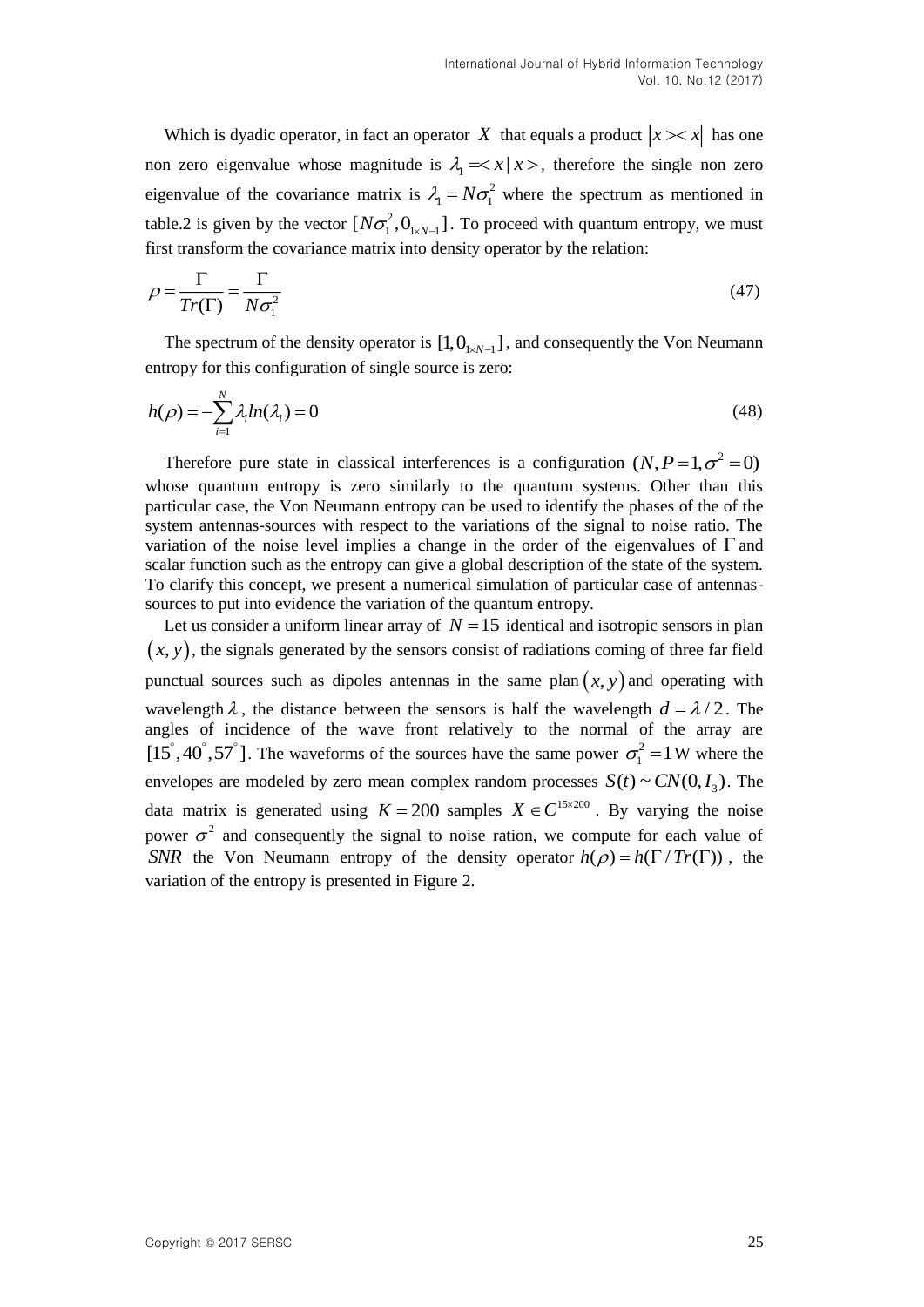

Figure 2. Von Neumann Entropy of Density-Covariance Matrix  $\rho$  using a Uniform Linear Array with Configuration  $(N\!=\!15, P\!=\!3, \sigma^2)$ 

The entropy varies with respect to the noise level, we remark that the variation can be divided into three phases as follows:

**P Phase:** the perturbing phase that covers the range  $[-20 \text{ dB}, -5 \text{ dB}]$ , it is characterized by higher power of noise than that of sources. In this phase, it is difficult the separate the signal eigenvalues from the noise eigenvalues which implies that it is also difficult to separate the signal and noise subspaces. The differences between the eigenvalues are small which means that entropy  $h(\rho)$  tends to is maximal value  $ln(N)$  that equals 2.7081 [n] in this case. This remark is in harmony with the principle of mixed states in quantum systems.

**T** Phase: the transition phase covers approximately the range  $[-5 \text{ dB}, 10 \text{ dB}]$ , the entropy  $h(\rho)$  decreases considerably. In this phase, the resolution of the angles of incidence either by angular spectra or by algebraic techniques depends on the robustness of the employed technique, some methods may offer good resolution than others.

**S Phase:** the stable phase starts at approximately  $SNR = 10$  dB, the function  $h(\rho)$  tends to its final value that is approximately 1.1 [n] because of the existence of several sources. Indeed as mentioned in table.2 for configuration  $(N, P=1, \sigma^2)$  where the spectrum of the covariance matrix is  $[\lambda_1 > \lambda_2 \ \Box \ ... \ \Box \ \lambda_N = \sigma^2]$ , as the *SNR* increases the *N* -1 eigenvalues tend to zero and the spectrum of the density operator  $\rho = \Gamma / Tr(\Gamma)$ tends to the distribution  $[1,0\times_{xN-1}]$ , as consequence, the entropy tends to zero, a simple implementation of this case is presented in figure.3 where instead of three sources we keep one source with angle of incidence  $\theta = 40^{\circ}$ . The variation of the entropy is still described by P, T and S phases as the previous example.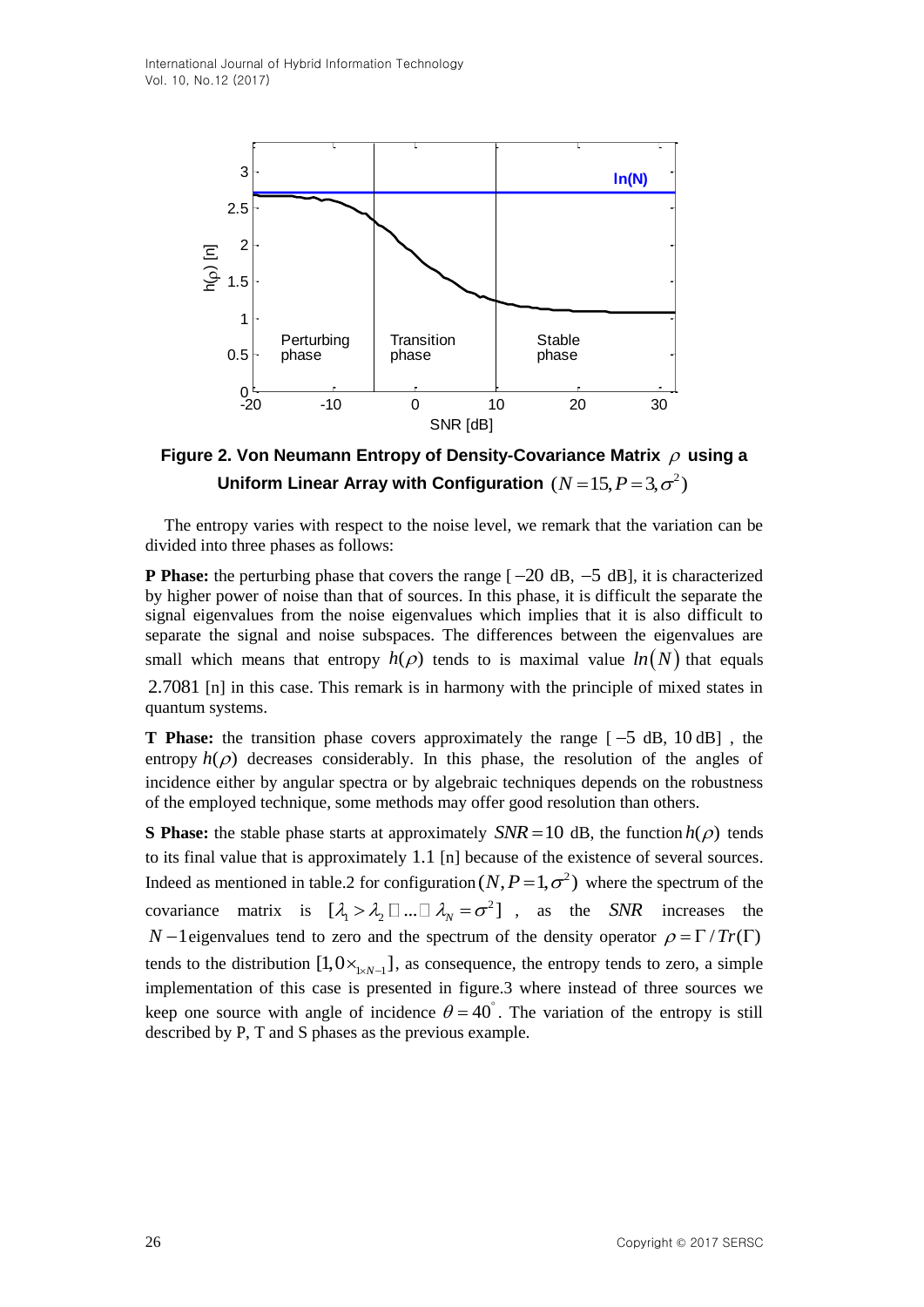

Figure 3. Von Neumann Entropy of Density-Covariance Matrix  $\rho$  using a Uniform Linear Array with Configuration  $(N = 15, P = 1, \sigma^2)$ 

We remark in this second case that the entropy tends to zero starting from 10 dB which means that the configuration tends to the pure state, however it is easy to estimate the characteristics of the single radiating source using only the beamforming spectrum.

### **7. Conclusion**

We have presented, in this paper, some similarities between two particular cases of quantum and classical interferences, using the formalism of array signal processing, we have compared analogous concepts between quantum information system and far field narrowband angular interferometer system in classical fields. Several common properties were explicated including the solutions to the equations of propagation, the state vectors, the Hermitian operators and the eigenvalues equations. The measurements in classical interferences were based on orthogonal properties between the signal and noise subspaces which is concept widely used in quantum field. In the last part, we have applied the quantum entropy on the covariance matrix of the multi channels of the array of sensors where it was shown that the variation of the entropy function can identify three phases of the system antennas-sources relatively to the spectrum of the covariance matrix, with respect to the signal to noise ratio.

#### **References**

- [1] R. L. Hall, ["Kinetic potentials in quantum mechanics"](http://aip.scitation.org/doi/abs/10.1063/1.526504), Journal of Mathematical Physics, vol. 25, no. 9, **(1984)**, pp. 2708-2715.
- [2] N. F. Ramsey, "Quantum mechanics and precision measurements", IEEE Transactions on Instrumentation and Measurement, vol. IM-36, no. 2, **(1987)** June, pp. 155-157.
- [3] C. W. Helstrom, "Detection theory and quantum mechanics", Information and Control, vol. 10, no. 3, **(1967)**, pp. 254-291.
- [4] A. Y. Davydov, "Wave-particle duality in classical mechanics", Journal of Physics: Conference Series, **(2012)**.
- [5] L. de Broglie, "Waves and quanta Nature", vol. 112, no. 540, **(1923)**.
- [6] S. Gao, "The Wave Function and Quantum Reality", AIP Conference Proceedings, **(2011)**, pp. 334-338.
- [7] S. Rath, "The Hanbury Brown-Twiss and related Experiments", seminar on quantum optics, **(2004)**.
- [8] W. Rueckner and J. Peidle, "Young's double-slit experiment with single photons and quantum eraser", American Journal of Physics, vol. 81, **(2013)**, pp. 951-958.